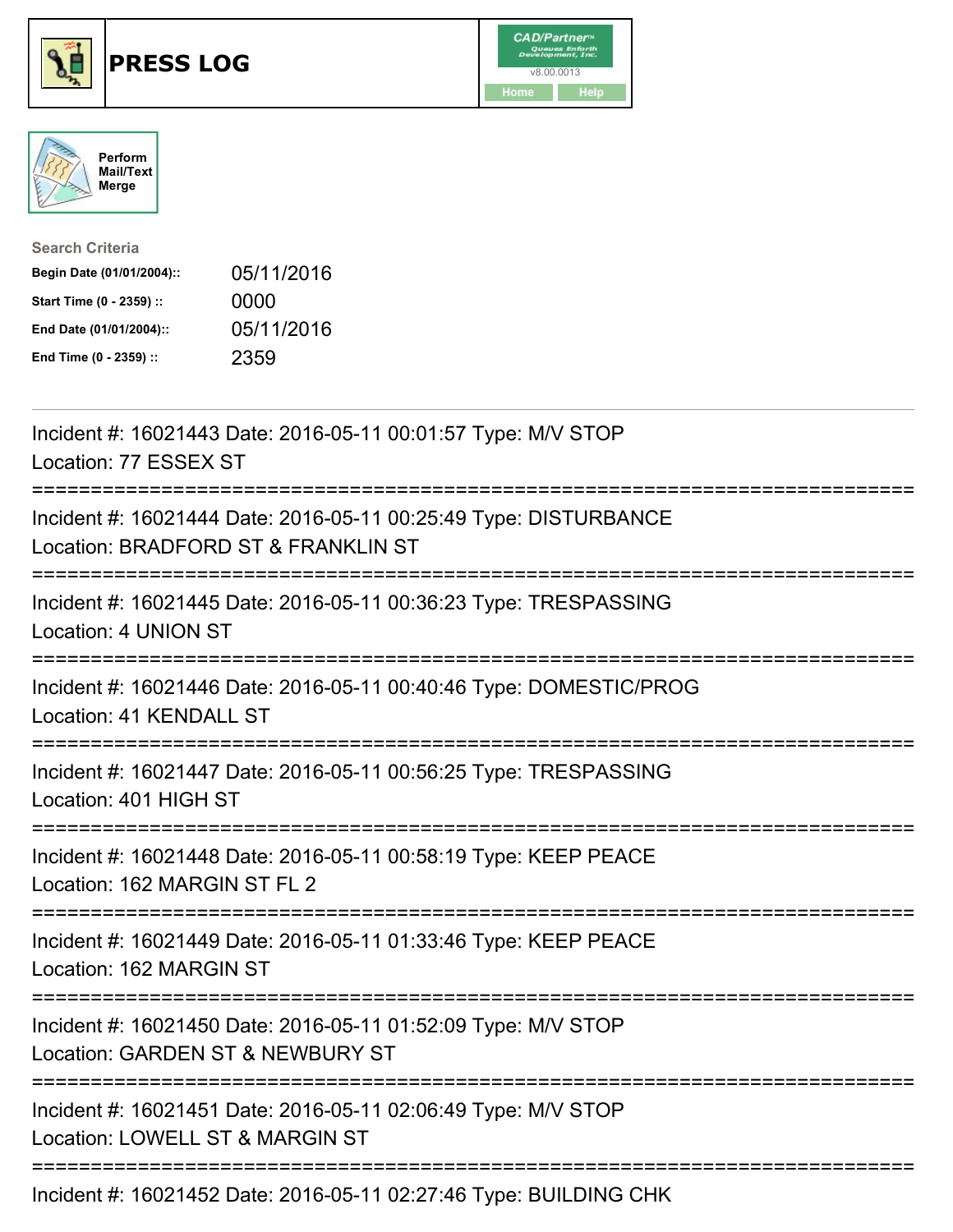Location: WALGREENS / 135 BROADWAY =========================================================================== Incident #: 16021453 Date: 2016-05-11 02:41:43 Type: M/V STOP Location: COMMON ST & UNION ST =========================================================================== Incident #: 16021454 Date: 2016-05-11 02:42:25 Type: BUILDING CHK Location: DUNKIN DONUTS / 342 BROADWAY =========================================================================== Incident #: 16021455 Date: 2016-05-11 02:52:57 Type: BUILDING CHK Location: HAFFNERS GAS STATION / 194 S BROADWAY =========================================================================== Incident #: 16021456 Date: 2016-05-11 02:53:28 Type: M/V STOP Location: BROADWAY & TREMONT ST =========================================================================== Incident #: 16021457 Date: 2016-05-11 02:53:57 Type: M/V STOP Location: FERRY ST & MARSTON ST =========================================================================== Incident #: 16021458 Date: 2016-05-11 03:04:33 Type: M/V STOP Location: 50 SAUNDERS ST =========================================================================== Incident #: 16021459 Date: 2016-05-11 03:07:26 Type: M/V STOP Location: BROADWAY & TREMONT ST =========================================================================== Incident #: 16021460 Date: 2016-05-11 03:11:52 Type: M/V STOP Location: ARLINGTON ST & SPRUCE ST =========================================================================== Incident #: 16021461 Date: 2016-05-11 03:12:58 Type: BUILDING CHK Location: STRELLA MARKET / 153 ARLINGTON ST =========================================================================== Incident #: 16021463 Date: 2016-05-11 03:16:42 Type: BUILDING CHK Location: ICOA MARKET / 461 HAMPSHIRE ST =========================================================================== Incident #: 16021462 Date: 2016-05-11 03:16:43 Type: BUILDING CHK Location: CITY AUTO PARTS (CAP) / 7 BROADWAY =========================================================================== Incident #: 16021464 Date: 2016-05-11 03:19:48 Type: M/V STOP Location: BROADWAY & LOWELL ST =========================================================================== Incident #: 16021466 Date: 2016-05-11 03:25:12 Type: HIT & RUN M/V Location: S BROADWAY & SALEM ST =========================================================================== Incident #: 16021465 Date: 2016-05-11 03:25:13 Type: BUILDING CHK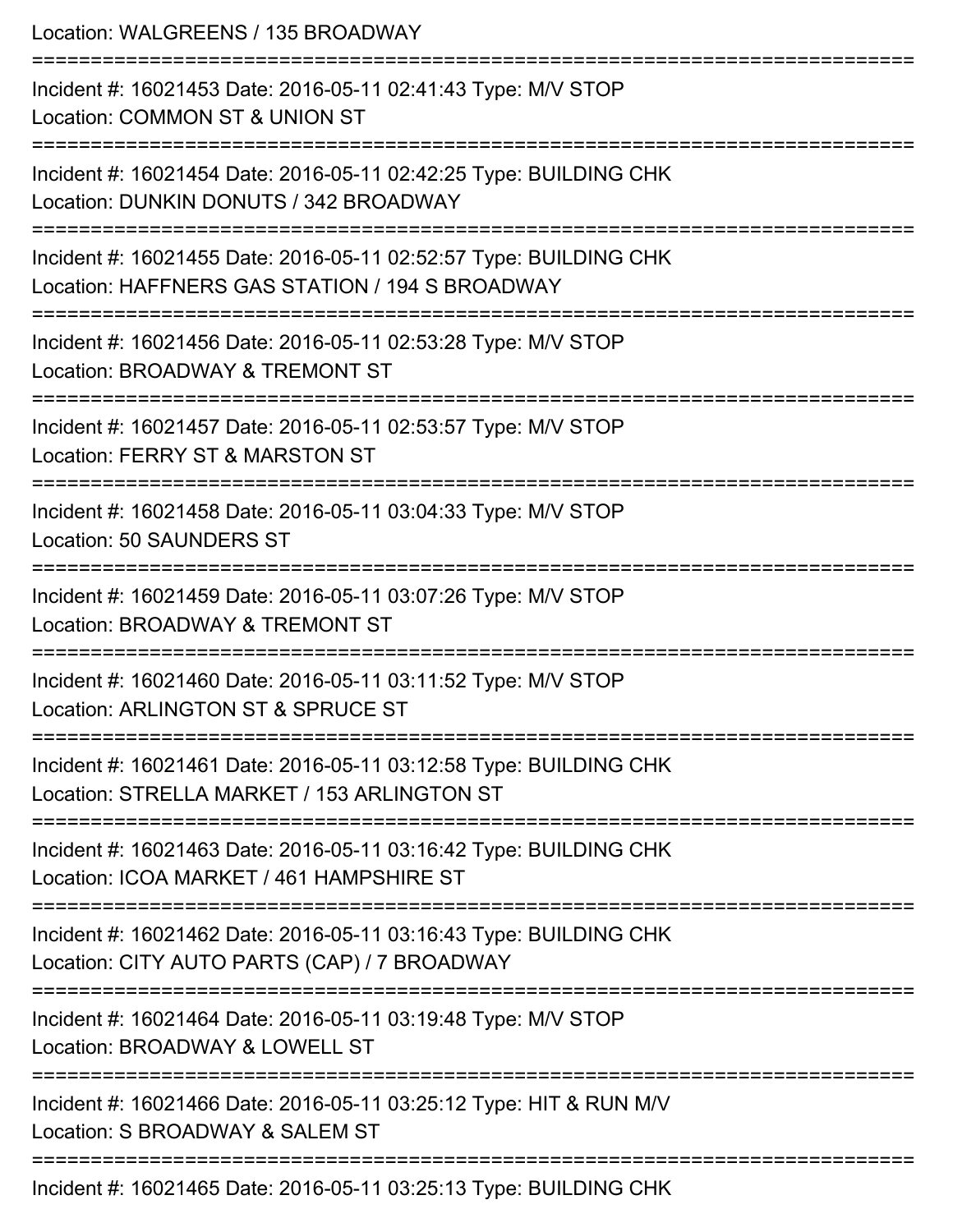| Incident #: 16021467 Date: 2016-05-11 03:27:15 Type: BUILDING CHK<br>Location: E HAVERHILL WIRELESS / 59 E HAVERHILL ST   |
|---------------------------------------------------------------------------------------------------------------------------|
| Incident #: 16021469 Date: 2016-05-11 03:42:52 Type: SUS PERS/MV<br>Location: CYPRESS AV & LOWELL ST                      |
| Incident #: 16021468 Date: 2016-05-11 03:43:00 Type: BUILDING CHK<br>Location: LAPLUME PRINTING + ENGRAVING / 1 FARLEY ST |
| Incident #: 16021470 Date: 2016-05-11 03:46:24 Type: BUILDING CHK<br>Location: BRANCOS FLORIST / 89 ESSEX ST              |
| Incident #: 16021471 Date: 2016-05-11 04:00:21 Type: TOW OF M/V<br>Location: 448 ANDOVER ST                               |
| Incident #: 16021472 Date: 2016-05-11 04:05:20 Type: BUILDING CHK<br>Location: KELLY FURNITURE / 1 BROADWAY               |
| Incident #: 16021473 Date: 2016-05-11 04:10:22 Type: DOMESTIC/PROG<br>Location: 383 HAVERHILL ST #34 FL 3                 |
| Incident #: 16021474 Date: 2016-05-11 05:51:03 Type: AUTO ACC/NO PI<br>Location: 71 GLENN ST                              |
| Incident #: 16021475 Date: 2016-05-11 06:04:34 Type: B&E/PAST<br>Location: 143 NEWBURY ST                                 |
| Incident #: 16021476 Date: 2016-05-11 06:07:10 Type: ALARMS<br>Location: BRANCO THE FLORIST / 89 ESSEX ST                 |
| Incident #: 16021477 Date: 2016-05-11 06:28:09 Type: LOUD NOISE<br>Location: 100 SYLVESTER ST                             |
| Incident #: 16021478 Date: 2016-05-11 07:06:41 Type: PARK & WALK<br>Location: BROADWAY & HAVERHILL ST                     |
| Incident #: 16021479 Date: 2016-05-11 07:07:59 Type: M/V STOP<br>Location: MERRIMACK ST & S BROADWAY                      |
| Incident #: 16021480 Date: 2016-05-11 07:12:41 Type: B&E/MV/PAST                                                          |

Location: 47 LAWRENCIAN DR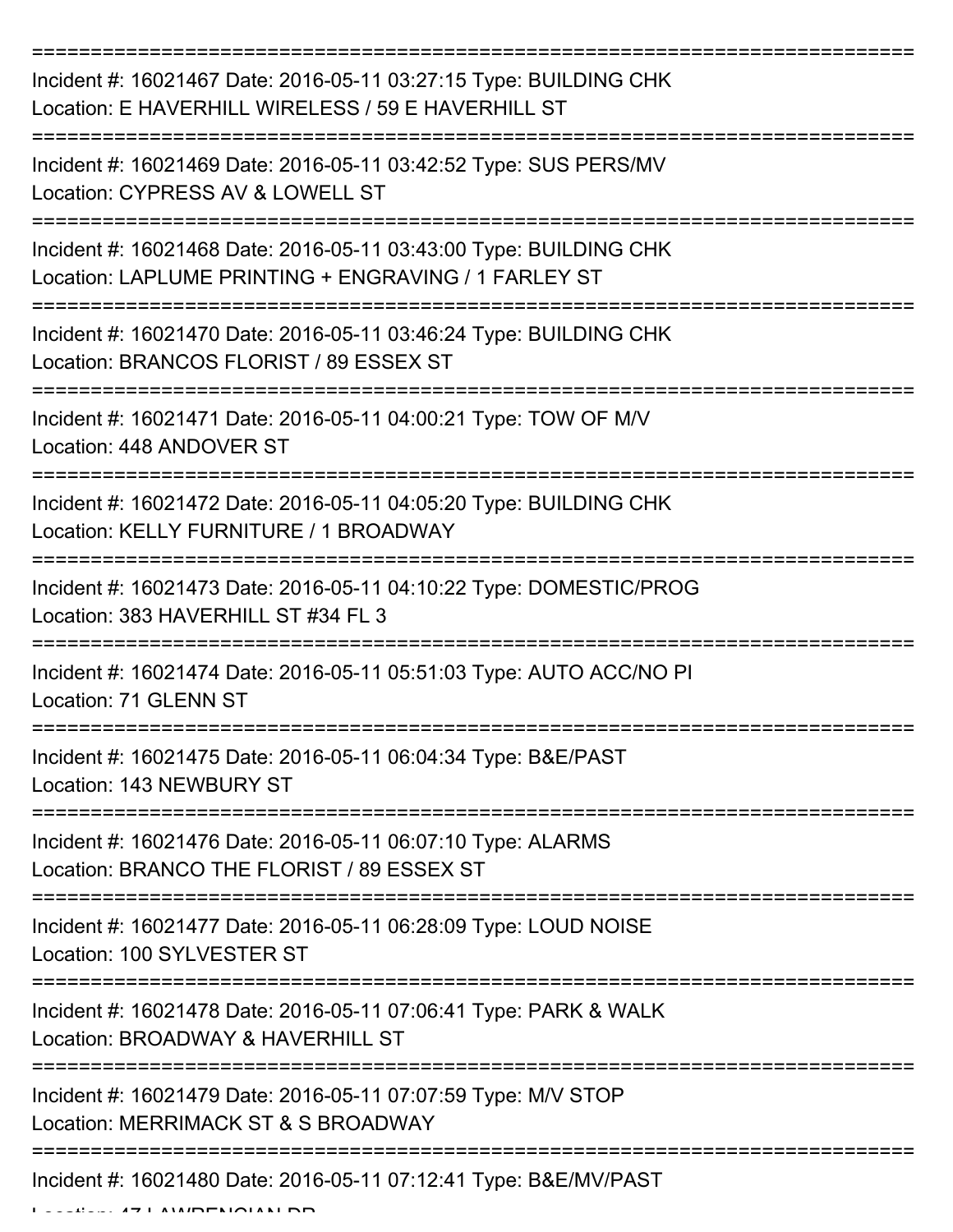| Incident #: 16021481 Date: 2016-05-11 07:18:23 Type: AUTO ACC/NO PI<br>Location: DRACUT ST & S BROADWAY                    |
|----------------------------------------------------------------------------------------------------------------------------|
| Incident #: 16021482 Date: 2016-05-11 07:22:45 Type: MAL DAMAGE<br>Location: 32 WASHINGTON ST                              |
| Incident #: 16021483 Date: 2016-05-11 07:24:07 Type: M/V STOP<br>Location: ANDOVER ST & BEACON ST                          |
| Incident #: 16021484 Date: 2016-05-11 07:49:56 Type: CLOSE STREET<br>Location: FOSTER ST & SALEM ST                        |
| Incident #: 16021485 Date: 2016-05-11 08:00:16 Type: LARCENY/PAST<br>Location: 9 LOGAN ST                                  |
| Incident #: 16021486 Date: 2016-05-11 08:15:36 Type: 209A/SERVE<br>Location: 161 PARK ST<br>--------------------           |
| ,_____________<br>Incident #: 16021487 Date: 2016-05-11 08:16:31 Type: 209A/SERVE<br>Location: 161 PARK ST                 |
| Incident #: 16021488 Date: 2016-05-11 08:17:32 Type: 209A/SERVE<br>Location: 169 HAVERHILL ST                              |
| Incident #: 16021489 Date: 2016-05-11 08:18:28 Type: 209A/SERVE<br>Location: 161 PARK ST                                   |
| Incident #: 16021490 Date: 2016-05-11 08:23:25 Type: CLOSE STREET<br>Location: BENNINGTON ST & MYRTLE ST                   |
| Incident #: 16021491 Date: 2016-05-11 08:28:14 Type: ALARMS<br>Location: HMP BERKELEY ST / 25 BERKELEY ST                  |
| Incident #: 16021492 Date: 2016-05-11 08:42:01 Type: TRESPASSING<br>Location: SYCAMORE VILLAGE / BRADFORD ST & FRANKLIN ST |
| Incident #: 16021493 Date: 2016-05-11 08:46:24 Type: MEDIC SUPPORT<br>Location: 174 JACKSON ST FL 2                        |
| Incident #: 16021494 Date: 2016-05-11 08:51:00 Type: UNWANTEDGUEST                                                         |

Location: 200 ESSEY ST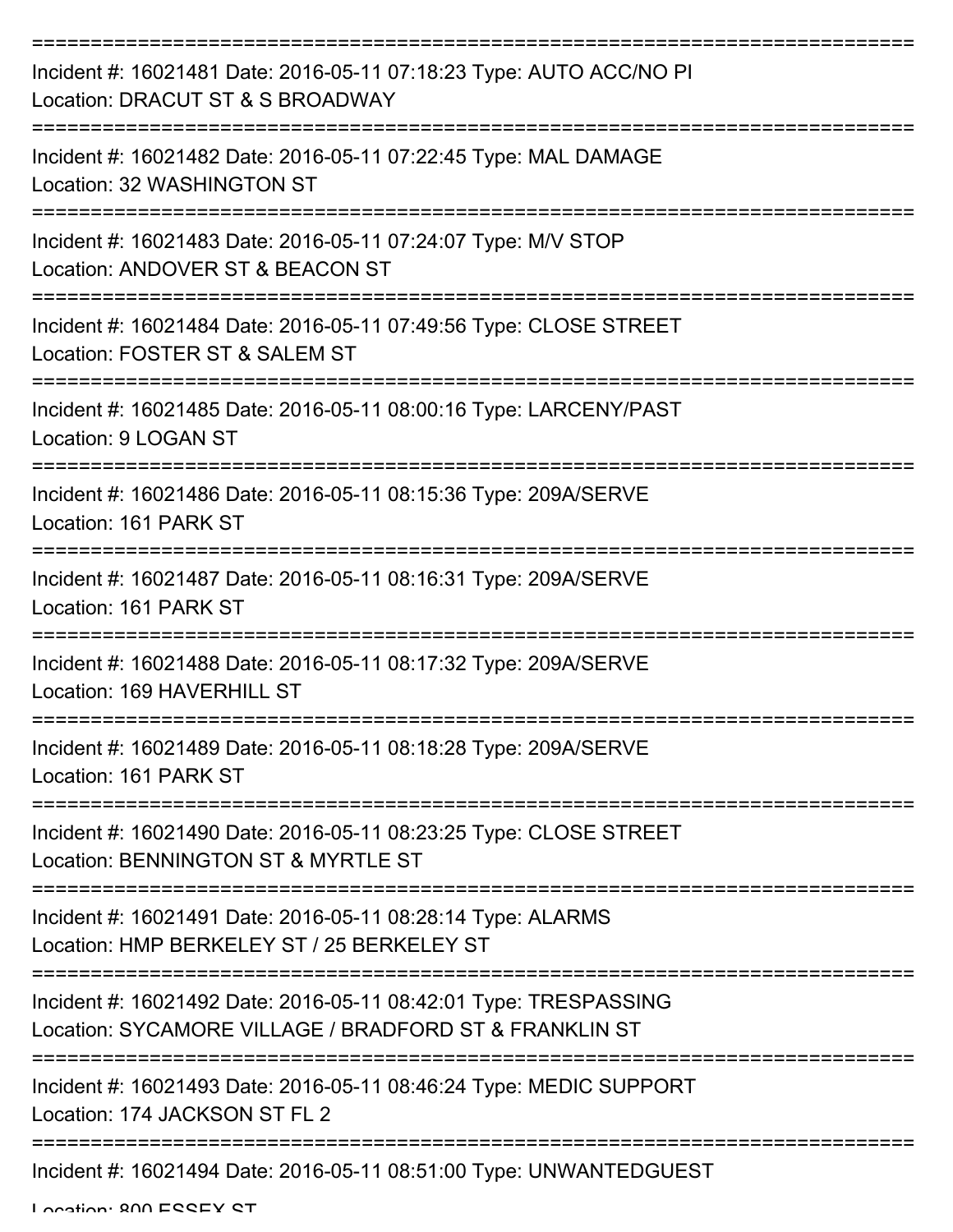| Incident #: 16021495 Date: 2016-05-11 09:07:36 Type: INVEST CONT<br>Location: BRUCE SCHOOL / 135 BUTLER ST              |
|-------------------------------------------------------------------------------------------------------------------------|
| Incident #: 16021496 Date: 2016-05-11 09:10:50 Type: M/V STOP<br>Location: BROADWAY & WATER ST                          |
| Incident #: 16021497 Date: 2016-05-11 09:12:56 Type: ALARM/BURG<br>Location: 82 FERRY ST FL 1                           |
| Incident #: 16021498 Date: 2016-05-11 09:18:35 Type: CK WELL BEING<br>Location: 62 FLORAL ST                            |
| Incident #: 16021499 Date: 2016-05-11 09:24:11 Type: NEIGHBOR PROB<br>Location: 35 CHICKERING ST                        |
| Incident #: 16021500 Date: 2016-05-11 09:28:56 Type: SERVE 209A<br><b>Location: 18 FRANKLIN ST</b>                      |
| Incident #: 16021501 Date: 2016-05-11 09:30:23 Type: PARK & WALK<br>Location: BRADFORD ST & BROADWAY                    |
| Incident #: 16021502 Date: 2016-05-11 09:38:27 Type: CK WELL BEING<br>Location: 343 SALEM ST                            |
| Incident #: 16021503 Date: 2016-05-11 09:51:34 Type: SUS PERS/MV<br><b>Location: WEST ST</b>                            |
| ===================<br>Incident #: 16021504 Date: 2016-05-11 09:52:20 Type: COURT DOC SERVE<br>Location: 105 JACKSON ST |
| Incident #: 16021505 Date: 2016-05-11 10:01:10 Type: 209A/SERVE<br>Location: 375 HOWARD ST                              |
| Incident #: 16021506 Date: 2016-05-11 10:01:19 Type: KEEP PEACE<br>Location: 2 HAMPSHIRE ST                             |
| Incident #: 16021507 Date: 2016-05-11 10:03:03 Type: B&E/PAST<br>Location: 119 NEWTON ST                                |
| Incident #: 16021508 Date: 2016-05-11 10:06:04 Type: TRESPASSING<br>Location: 130 NEWTON ST                             |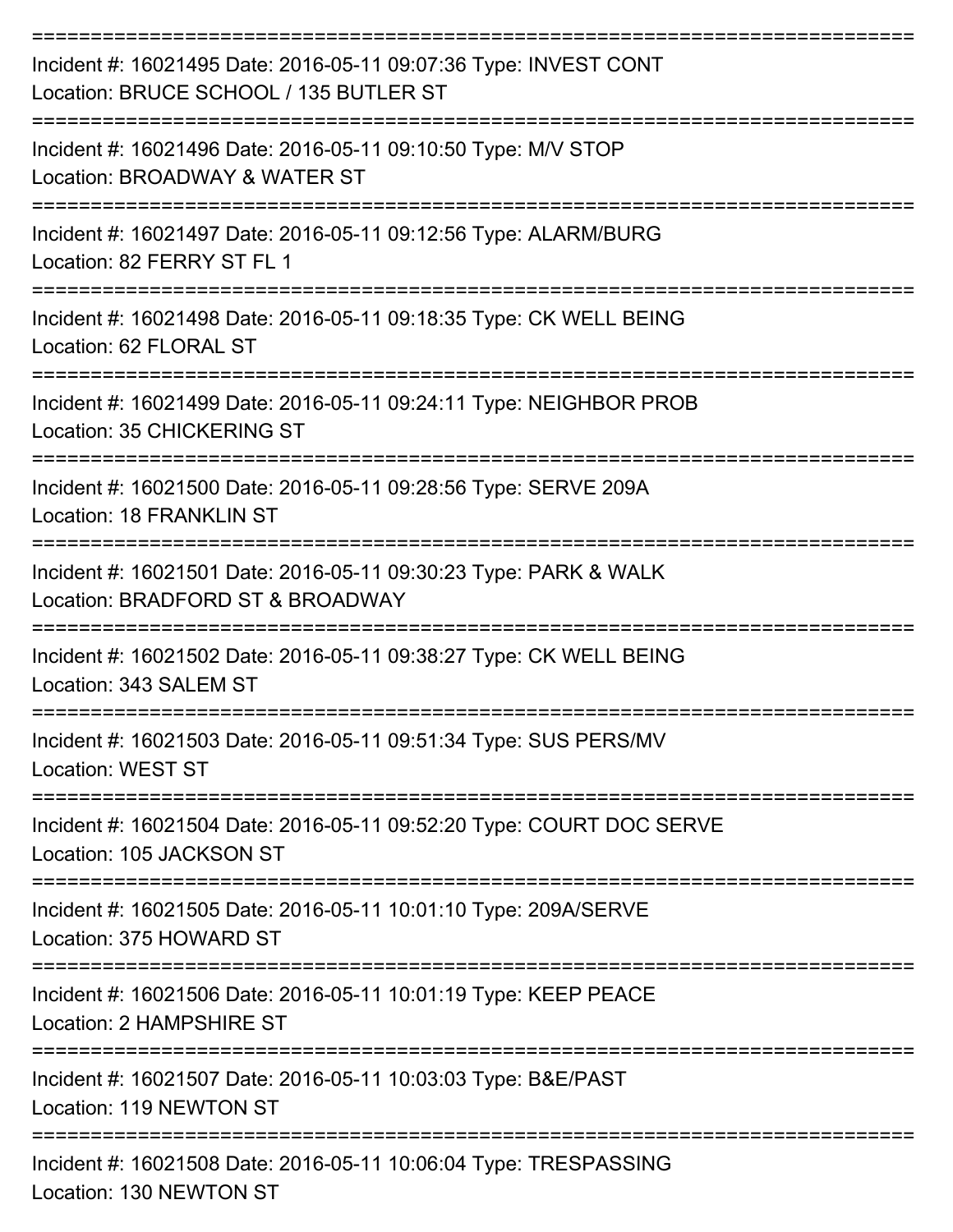| Incident #: 16021509 Date: 2016-05-11 10:09:27 Type: 209A/SERVE<br>Location: 3 WOODLAND #10                    |
|----------------------------------------------------------------------------------------------------------------|
| Incident #: 16021510 Date: 2016-05-11 10:11:35 Type: STOL/MV/PAS<br>Location: DEMOULAS MARKET / 700 ESSEX ST   |
| Incident #: 16021511 Date: 2016-05-11 10:11:37 Type: SUICIDE ATTEMPT<br>Location: 70 EASTSIDE ST #2            |
| Incident #: 16021512 Date: 2016-05-11 10:16:16 Type: CK WELL BEING<br>Location: 77 HAWLEY ST FL 2              |
| Incident #: 16021513 Date: 2016-05-11 10:23:48 Type: 209A/SERVE<br>Location: 134 WALNUT ST                     |
| Incident #: 16021514 Date: 2016-05-11 10:29:01 Type: AUTO ACC/NO PI<br>Location: 280 MERRIMACK ST              |
| Incident #: 16021515 Date: 2016-05-11 10:29:50 Type: PARK & WALK<br>Location: BRADFORD ST & BROADWAY           |
| :===============<br>Incident #: 16021516 Date: 2016-05-11 10:43:01 Type: SUS PERS/MV<br>Location: 4 BELMONT ST |
| Incident #: 16021519 Date: 2016-05-11 10:44:38 Type: ASSSIT OTHER PD<br>Location: 198 ESSEX ST                 |
| ===============<br>Incident #: 16021517 Date: 2016-05-11 10:45:15 Type: TOW OF M/V<br>Location: 318 AMES ST    |
| Incident #: 16021518 Date: 2016-05-11 10:46:12 Type: INVESTIGATION<br>Location: 70 N PARISH RD                 |
| Incident #: 16021520 Date: 2016-05-11 10:57:19 Type: M/V STOP<br>Location: 205 BROADWAY                        |
| Incident #: 16021521 Date: 2016-05-11 11:04:59 Type: SUS PERS/MV<br>Location: 205 BROADWAY                     |
| Incident #: 16021522 Date: 2016-05-11 11:09:47 Type: STOL/MV/PAS<br>Location: 61 ARLINGTON ST                  |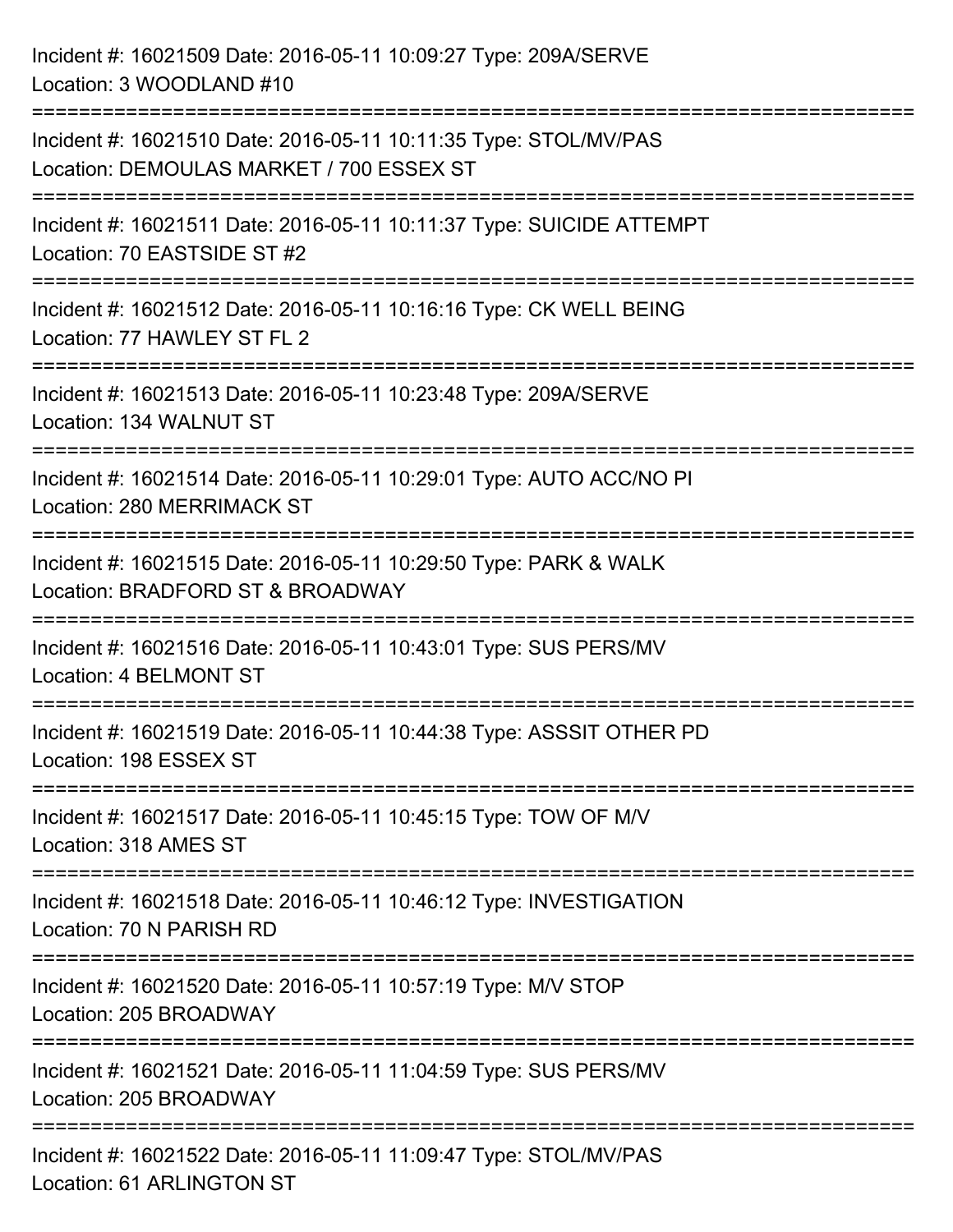| Incident #: 16021523 Date: 2016-05-11 11:11:18 Type: SUS PERS/MV<br>Location: BELLESINI ACADEMY / 90 BRADFORD ST                |
|---------------------------------------------------------------------------------------------------------------------------------|
| Incident #: 16021524 Date: 2016-05-11 11:16:51 Type: TOW OF M/V<br>Location: 76 NEWTON                                          |
| Incident #: 16021525 Date: 2016-05-11 11:18:04 Type: M/V STOP<br><b>Location: SALEM &amp; PHILLIPS</b>                          |
| Incident #: 16021526 Date: 2016-05-11 11:23:55 Type: ASSSIT OTHER PD<br>Location: LAWLER SCHOOL / 4 LEXINGTON ST                |
| Incident #: 16021527 Date: 2016-05-11 11:29:35 Type: PARK & WALK<br>Location: BRADFORD ST & BROADWAY<br>:====================== |
| Incident #: 16021528 Date: 2016-05-11 11:35:48 Type: M/V STOP<br>Location: 248 BROADWAY                                         |
| Incident #: 16021529 Date: 2016-05-11 11:38:19 Type: A&B D/W PAST<br>Location: 70 N PARISH RD                                   |
| Incident #: 16021530 Date: 2016-05-11 11:40:34 Type: M/V STOP<br>Location: 186 MT VERNON ST                                     |
| Incident #: 16021531 Date: 2016-05-11 11:40:51 Type: M/V STOP<br>Location: 54 SALEM ST                                          |
| Incident #: 16021532 Date: 2016-05-11 11:46:32 Type: SUS PERS/MV<br>Location: EVERETT & SANBORN                                 |
| Incident #: 16021533 Date: 2016-05-11 11:49:16 Type: TOW OF M/V<br>Location: 19 BELLEVUE ST                                     |
| Incident #: 16021534 Date: 2016-05-11 11:51:07 Type: MV/BLOCKING<br><b>Location: 12 METHUEN ST</b>                              |
| ============================<br>Incident #: 16021535 Date: 2016-05-11 11:52:42 Type: SUS PERS/MV<br>Location: 411 HIGH ST       |
| Incident #: 16021536 Date: 2016-05-11 11:53:05 Type: M/V STOP<br>Location: MARKET ST & S UNION ST                               |

===========================================================================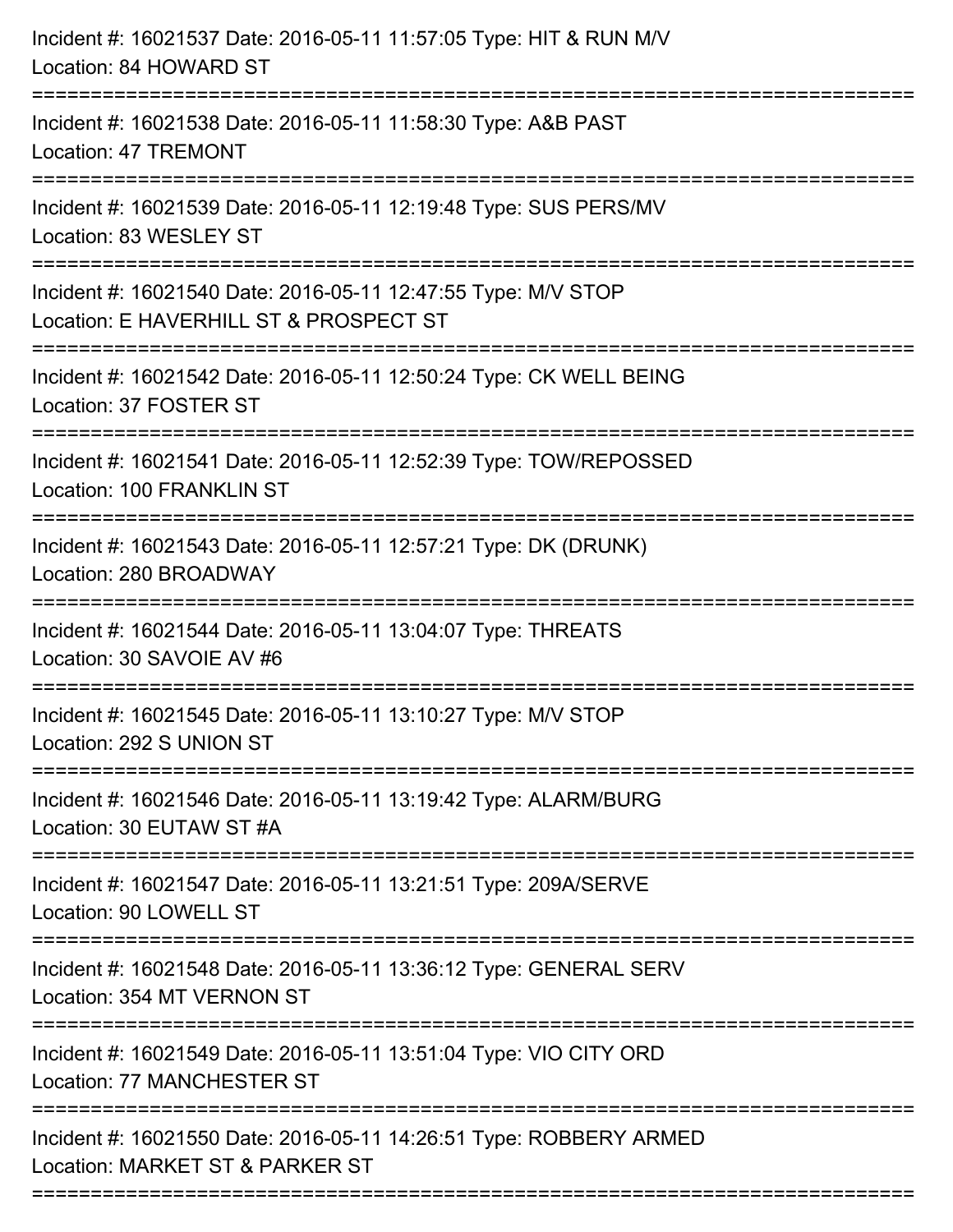Location: 353 ELM ST FL 405

| Incident #: 16021552 Date: 2016-05-11 14:31:27 Type: AUTO ACC/NO PI<br>Location: ESSEX ST & MARGIN ST                       |
|-----------------------------------------------------------------------------------------------------------------------------|
| Incident #: 16021553 Date: 2016-05-11 14:31:56 Type: INVESTIGATION<br>Location: 7-11 / 702 HAVERHILL ST                     |
| Incident #: 16021554 Date: 2016-05-11 14:48:16 Type: SUS PERS/MV<br>Location: 264 S UNION ST                                |
| Incident #: 16021555 Date: 2016-05-11 14:55:38 Type: ALARM/BURG<br>Location: 9 APPLETON ST                                  |
| Incident #: 16021556 Date: 2016-05-11 14:59:41 Type: ANIMAL COMPL<br>Location: HAMLET ST & S BOWDOIN ST                     |
| Incident #: 16021557 Date: 2016-05-11 15:19:02 Type: ALARM/BURG<br>Location: 73 DRACUT ST FL 2                              |
| Incident #: 16021558 Date: 2016-05-11 15:43:41 Type: M/V STOP<br>Location: BROADWAY & COMMON ST                             |
| Incident #: 16021559 Date: 2016-05-11 15:49:08 Type: AUTO ACC/NO PI<br>Location: AMES ST & HAVERHILL ST                     |
| Incident #: 16021560 Date: 2016-05-11 15:55:25 Type: M/V STOP<br>Location: 250 ESSEX ST                                     |
| ========================<br>Incident #: 16021561 Date: 2016-05-11 15:56:09 Type: AUTO ACC/NO PI<br>Location: 73 WINTHROP AV |
| Incident #: 16021562 Date: 2016-05-11 16:09:30 Type: M/V STOP<br>Location: ESSEX ST & WINTER ST                             |
| Incident #: 16021563 Date: 2016-05-11 16:11:43 Type: ASSSIT AMBULANC<br>Location: 125 GARDEN ST                             |
| Incident #: 16021564 Date: 2016-05-11 16:13:58 Type: E911 HANGUP<br>Location: 120 BROADWAY                                  |
|                                                                                                                             |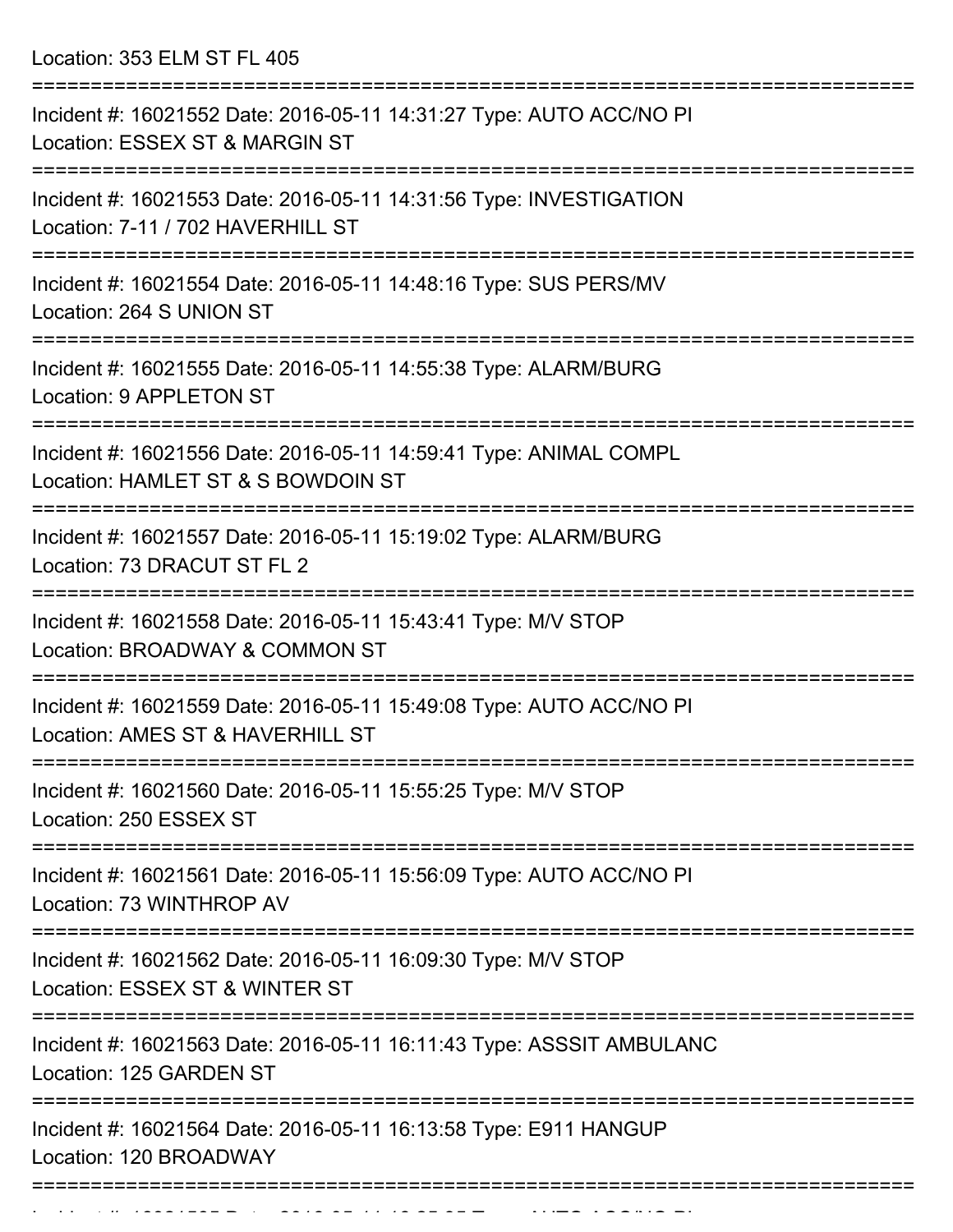Location: 368 S BROADWAY

| Incident #: 16021566 Date: 2016-05-11 16:26:50 Type: M/V STOP<br>Location: 10 BROADWAY                    |
|-----------------------------------------------------------------------------------------------------------|
| Incident #: 16021567 Date: 2016-05-11 16:29:17 Type: THREATS<br>Location: 354 MT VERNON ST                |
| Incident #: 16021568 Date: 2016-05-11 16:46:51 Type: AUTO ACC/NO PI<br>Location: S BROADWAY & SHATTUCK ST |
| Incident #: 16021569 Date: 2016-05-11 16:54:49 Type: DRUG VIO<br>Location: 70 MELVIN ST                   |
| Incident #: 16021570 Date: 2016-05-11 16:57:10 Type: RECOV/STOL/MV<br>Location: MEDFORD ST & OXFORD ST    |
| Incident #: 16021571 Date: 2016-05-11 17:04:40 Type: STOL/MV/PAS<br>Location: 1 LEA ST                    |
| Incident #: 16021572 Date: 2016-05-11 17:25:19 Type: MAN DOWN<br><b>Location: 11 NEWBURY ST</b>           |
| Incident #: 16021573 Date: 2016-05-11 17:32:36 Type: M/V STOP<br>Location: BRADFORD ST & BROADWAY         |
| Incident #: 16021574 Date: 2016-05-11 17:36:00 Type: M/V STOP<br>Location: MANCHESTER ST & WASHINGTON ST  |
| Incident #: 16021575 Date: 2016-05-11 17:36:24 Type: LARCENY/PAST<br>Location: 32 ALDER ST                |
| Incident #: 16021576 Date: 2016-05-11 17:42:39 Type: DISTURBANCE<br>Location: 4 LEXINGTON ST              |
| Incident #: 16021577 Date: 2016-05-11 17:47:24 Type: TOW OF M/V<br>Location: 161 BAILEY ST                |
| Incident #: 16021578 Date: 2016-05-11 17:51:09 Type: M/V STOP<br>Location: HOWARD ST & PLEASANT ST        |
|                                                                                                           |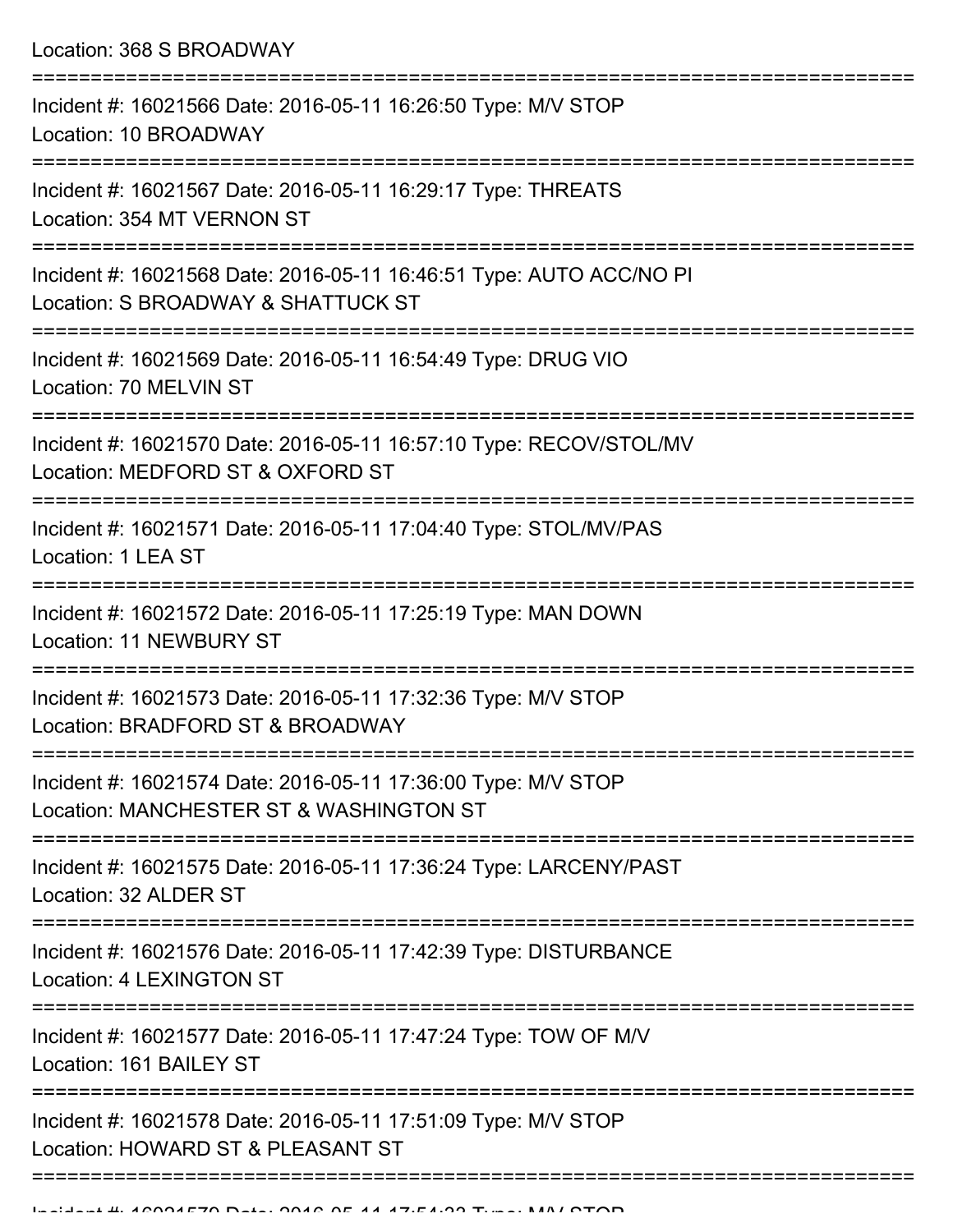| Location: ABBOTT ST & S UNION ST                                                                                             |
|------------------------------------------------------------------------------------------------------------------------------|
| Incident #: 16021580 Date: 2016-05-11 17:55:08 Type: M/V STOP<br>Location: AMESBURY ST & LOWELL ST<br>:====================  |
| Incident #: 16021581 Date: 2016-05-11 18:00:45 Type: DISTURBANCE<br><b>Location: COLONIAL RD</b>                             |
| Incident #: 16021582 Date: 2016-05-11 18:11:17 Type: UNKNOWN PROB<br>Location: 91 SUMMER ST #5                               |
| Incident #: 16021583 Date: 2016-05-11 18:21:56 Type: M/V STOP<br>Location: ESSEX ST & OXFORD ST                              |
| Incident #: 16021585 Date: 2016-05-11 18:22:23 Type: MAL DAMAGE<br>Location: 126 FRANKLIN ST #1B                             |
| ,======================<br>Incident #: 16021584 Date: 2016-05-11 18:22:36 Type: M/V STOP<br>Location: FARLEY ST & S BROADWAY |
| Incident #: 16021586 Date: 2016-05-11 18:28:46 Type: DISTURBANCE<br><b>Location: MERRIMACK VIEW CT</b>                       |
| Incident #: 16021587 Date: 2016-05-11 18:40:02 Type: ALARM/BURG<br>Location: DUNKIN DONUTS / 225 ESSEX ST                    |
| Incident #: 16021588 Date: 2016-05-11 18:41:43 Type: INVEST CONT<br>Location: 89 TRENTON ST                                  |
| Incident #: 16021589 Date: 2016-05-11 18:42:29 Type: M/V STOP<br>Location: BROADWAY & LOWELL ST                              |
| Incident #: 16021591 Date: 2016-05-11 18:44:16 Type: M/V STOP<br>Location: BROADWAY & LOWELL ST                              |
| Incident #: 16021590 Date: 2016-05-11 18:44:20 Type: AUTO ACC/NO PI<br>Location: 16 WASHINGTON ST                            |
| Incident #: 16021592 Date: 2016-05-11 18:45:46 Type: M/V STOP<br>Location: BROADWAY & LOWELL ST                              |
| Incident #: 16021594 Date: 2016-05-11 18:46:47 Type: LOST PROPERTY                                                           |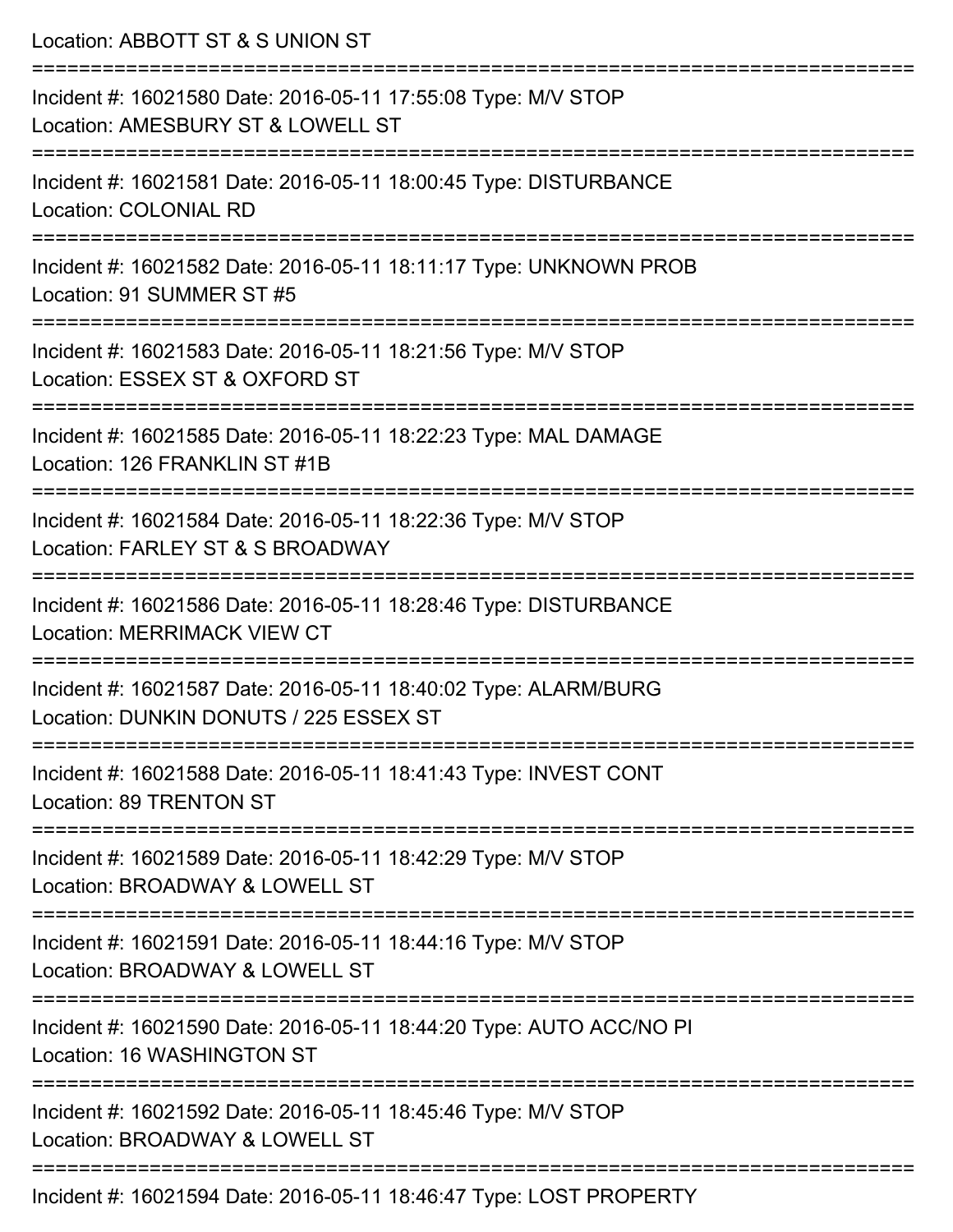| Incident #: 16021593 Date: 2016-05-11 18:46:51 Type: M/V STOP<br>Location: BROADWAY & LOWELL ST                          |
|--------------------------------------------------------------------------------------------------------------------------|
| Incident #: 16021595 Date: 2016-05-11 18:47:37 Type: M/V STOP<br>Location: BROADWAY & LOWELL ST                          |
| Incident #: 16021596 Date: 2016-05-11 18:49:14 Type: M/V STOP<br>Location: BROADWAY & LOWELL ST                          |
| Incident #: 16021597 Date: 2016-05-11 18:51:16 Type: M/V STOP<br>Location: BROADWAY & LOWELL ST                          |
| Incident #: 16021598 Date: 2016-05-11 18:52:34 Type: M/V STOP<br>Location: BROADWAY & LOWELL ST                          |
| Incident #: 16021601 Date: 2016-05-11 18:52:49 Type: MEDIC SUPPORT<br>Location: 288 FARNHAM ST #SIDE                     |
| Incident #: 16021600 Date: 2016-05-11 18:54:02 Type: M/V STOP<br>Location: BROADWAY & LOWELL ST                          |
| Incident #: 16021599 Date: 2016-05-11 18:54:04 Type: M/V STOP<br>Location: KINGSTON ST & S BROADWAY                      |
| Incident #: 16021602 Date: 2016-05-11 18:57:39 Type: UNWANTEDGUEST<br>Location: SOUTH UNION MEAT MARKET / 127 S UNION ST |
| Incident #: 16021603 Date: 2016-05-11 19:08:19 Type: M/V STOP<br>Location: ANDOVER ST & BLANCHARD ST                     |
| Incident #: 16021604 Date: 2016-05-11 19:10:48 Type: AUTO ACC/NO PI<br>Location: CORNISH ST & JACKSON ST                 |
| Incident #: 16021605 Date: 2016-05-11 19:20:41 Type: VIO CITY ORD<br>Location: WALGREENS / 220 S BROADWAY                |
| Incident #: 16021606 Date: 2016-05-11 19:23:23 Type: CK WELL BEING<br>Location: 57 OREGON AV                             |
| Incident #: 16021607 Date: 2016-05-11 19:26:19 Type: MEDIC SUPPORT                                                       |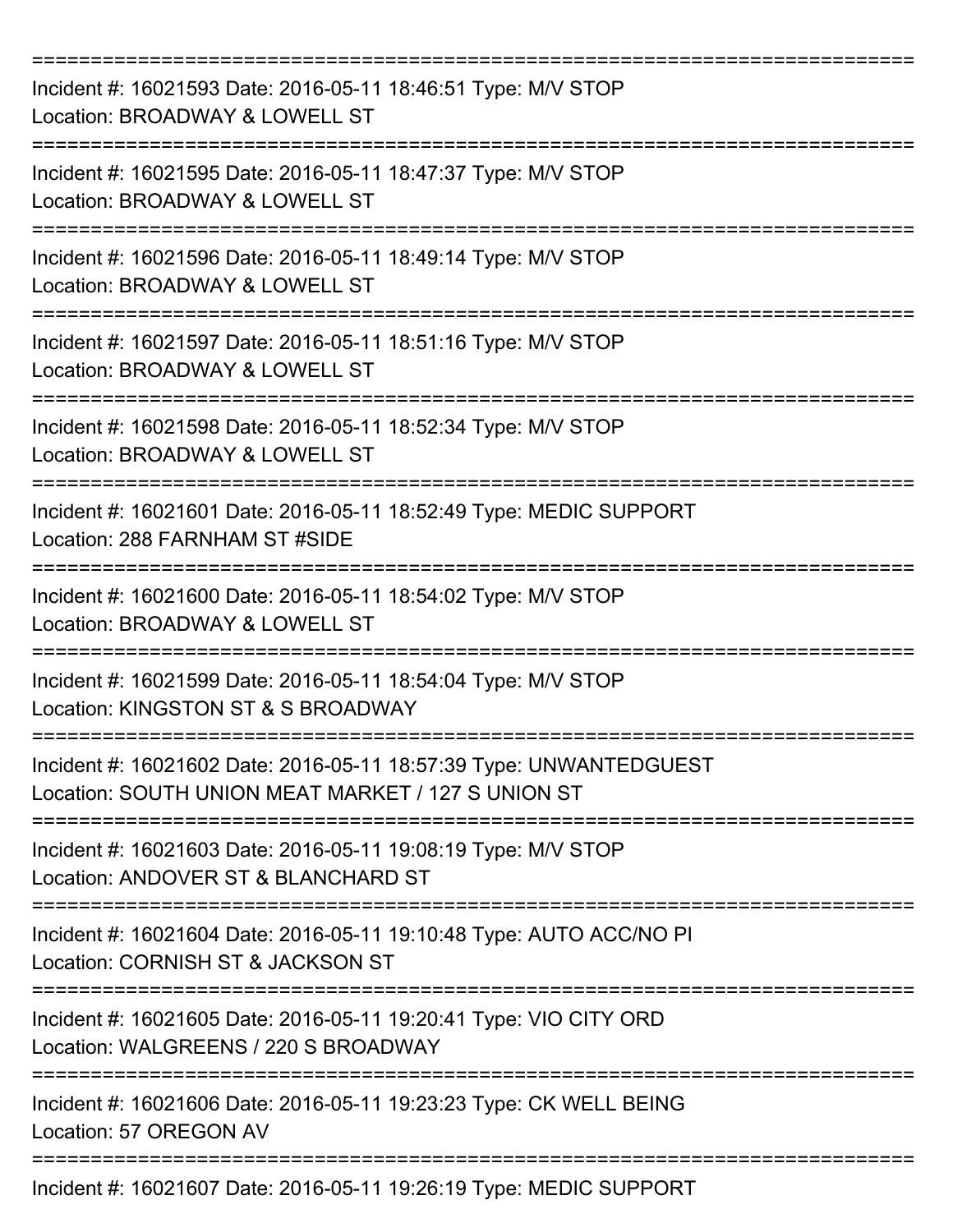| Incident #: 16021608 Date: 2016-05-11 19:27:47 Type: AUTO ACC/NO PI<br>Location: 275 HAMPSHIRE ST                                                                                                                                                                                                                                                                                                      |
|--------------------------------------------------------------------------------------------------------------------------------------------------------------------------------------------------------------------------------------------------------------------------------------------------------------------------------------------------------------------------------------------------------|
| Incident #: 16021609 Date: 2016-05-11 19:32:08 Type: A&B PAST<br>Location: J&B / 151 S UNION ST                                                                                                                                                                                                                                                                                                        |
| Incident #: 16021610 Date: 2016-05-11 19:51:24 Type: M/V STOP<br>Location: ESSEX ST & NEWBURY ST                                                                                                                                                                                                                                                                                                       |
| Incident #: 16021611 Date: 2016-05-11 20:03:08 Type: M/V STOP<br>Location: AMES ST & ESSEX ST                                                                                                                                                                                                                                                                                                          |
| Incident #: 16021612 Date: 2016-05-11 20:03:33 Type: SUS PERS/MV<br>Location: 36 HILLSIDE AV                                                                                                                                                                                                                                                                                                           |
| Incident #: 16021613 Date: 2016-05-11 20:04:51 Type: NOISE ORD<br>Location: 32 BERKELEY ST                                                                                                                                                                                                                                                                                                             |
| Incident #: 16021614 Date: 2016-05-11 20:15:04 Type: NOISE ORD<br>Location: 86 AVON ST                                                                                                                                                                                                                                                                                                                 |
| ============<br>Incident #: 16021615 Date: 2016-05-11 20:15:47 Type: SUS PERS/MV<br>Location: BERNARD AV & HANCOCK ST                                                                                                                                                                                                                                                                                  |
| Incident #: 16021616 Date: 2016-05-11 20:21:34 Type: M/V STOP<br>Location: HAVERHILL ST & LAWRENCE ST                                                                                                                                                                                                                                                                                                  |
| Incident #: 16021617 Date: 2016-05-11 20:26:57 Type: M/V STOP<br><b>Location: CENTRAL BRIDGE</b>                                                                                                                                                                                                                                                                                                       |
| Incident #: 16021618 Date: 2016-05-11 20:35:59 Type: M/V STOP<br>Location: 324 PROSPECT ST                                                                                                                                                                                                                                                                                                             |
| Incident #: 16021619 Date: 2016-05-11 20:46:02 Type: M/V STOP<br>Location: AMESBURY ST & LOWELL ST                                                                                                                                                                                                                                                                                                     |
| Incident #: 16021620 Date: 2016-05-11 20:46:32 Type: ALARM/BURG<br>Location: ESTRELLA OFFICES / 300 ESSEX ST FL 2                                                                                                                                                                                                                                                                                      |
| Incident #: 16021621 Date: 2016-05-11 20:48:21 Type: DISTURBANCE<br>$\mathbf{I}$ $\mathbf{I}$ $\mathbf{I}$ $\mathbf{I}$ $\mathbf{I}$ $\mathbf{I}$ $\mathbf{I}$ $\mathbf{I}$ $\mathbf{I}$ $\mathbf{I}$ $\mathbf{A}$ $\mathbf{I}$ $\mathbf{I}$ $\mathbf{I}$ $\mathbf{I}$ $\mathbf{I}$ $\mathbf{I}$ $\mathbf{I}$ $\mathbf{I}$ $\mathbf{I}$ $\mathbf{I}$ $\mathbf{I}$ $\mathbf{I}$ $\mathbf{I}$ $\mathbf{$ |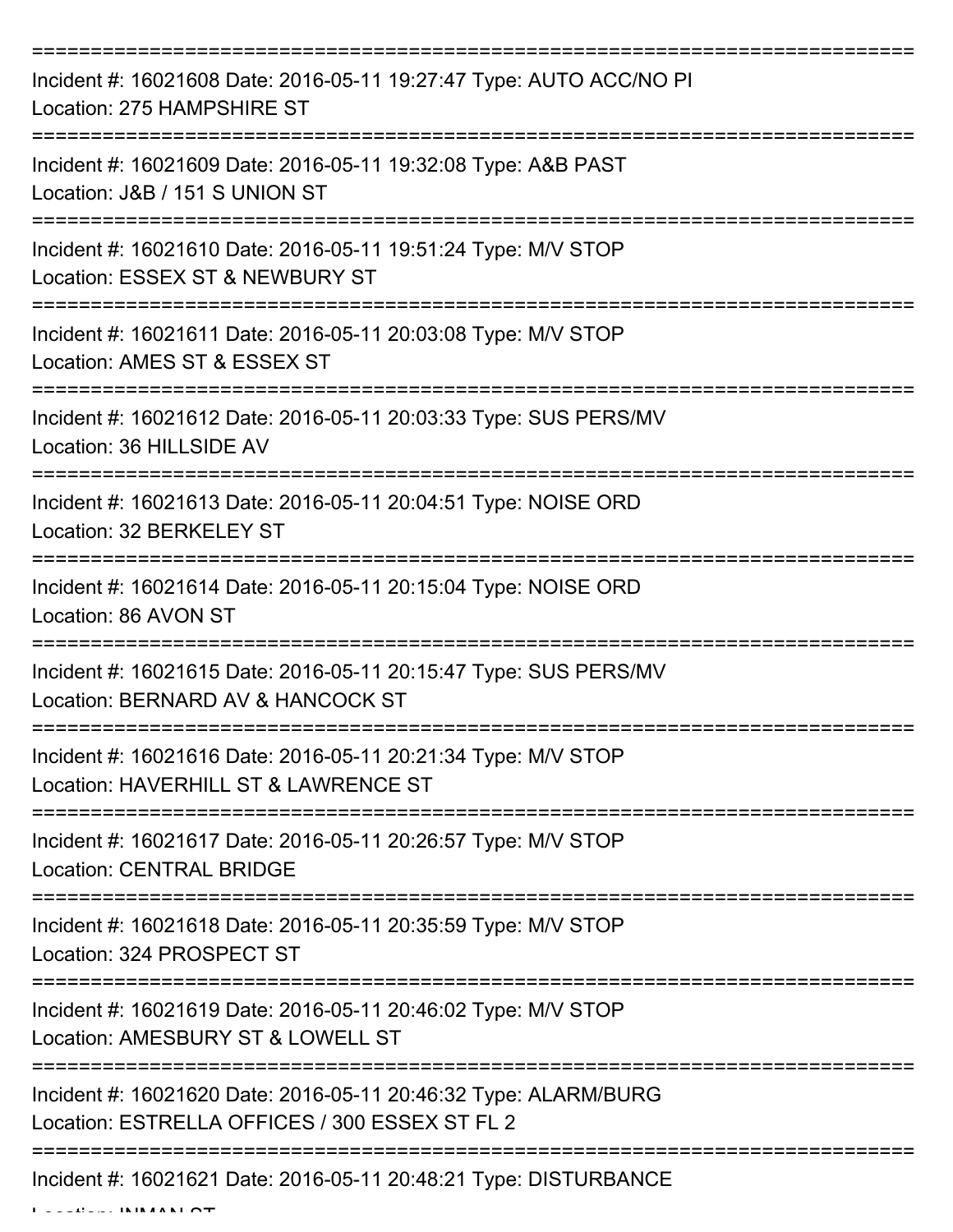| Incident #: 16021622 Date: 2016-05-11 20:51:56 Type: A&B PAST<br>Location: LAWRENCE ST & MYRTLE ST                 |
|--------------------------------------------------------------------------------------------------------------------|
| Incident #: 16021624 Date: 2016-05-11 21:05:22 Type: NOISE ORD<br>Location: 136 MAY ST                             |
| Incident #: 16021623 Date: 2016-05-11 21:05:26 Type: MISSING PERS<br>Location: 477 HAVERHILL ST #2                 |
| Incident #: 16021625 Date: 2016-05-11 21:18:48 Type: ALARM/BURG<br>Location: KEY POLYMER / 17 SHEPARD ST           |
| Incident #: 16021626 Date: 2016-05-11 21:37:18 Type: DISTURBANCE<br>Location: 26 CHELMSFORD ST                     |
| Incident #: 16021627 Date: 2016-05-11 21:39:25 Type: NOISE ORD<br>Location: 17 PROVIDENCE ST                       |
| Incident #: 16021628 Date: 2016-05-11 21:54:34 Type: M/V STOP<br>Location: ESSEX ST & JACKSON ST                   |
| Incident #: 16021629 Date: 2016-05-11 21:58:09 Type: M/V STOP<br>Location: APPLETON ST & ESSEX ST                  |
| Incident #: 16021630 Date: 2016-05-11 22:03:37 Type: M/V STOP<br>Location: ALLSTON ST & HIGH ST                    |
| Incident #: 16021631 Date: 2016-05-11 22:03:55 Type: CK WELL BEING<br>Location: 174 JACKSON ST #4                  |
| Incident #: 16021632 Date: 2016-05-11 22:11:22 Type: M/V STOP<br>Location: CARVER ST & SALEM ST                    |
| -----------------<br>Incident #: 16021633 Date: 2016-05-11 22:37:18 Type: M/V STOP<br>Location: AMES ST & WATER ST |
| Incident #: 16021634 Date: 2016-05-11 22:39:35 Type: M/V STOP<br>Location: S BROADWAY & SHATTUCK ST                |
| -------------------<br>Incident #: 16021635 Date: 2016-05-11 22:44:28 Type: M/V STOP                               |